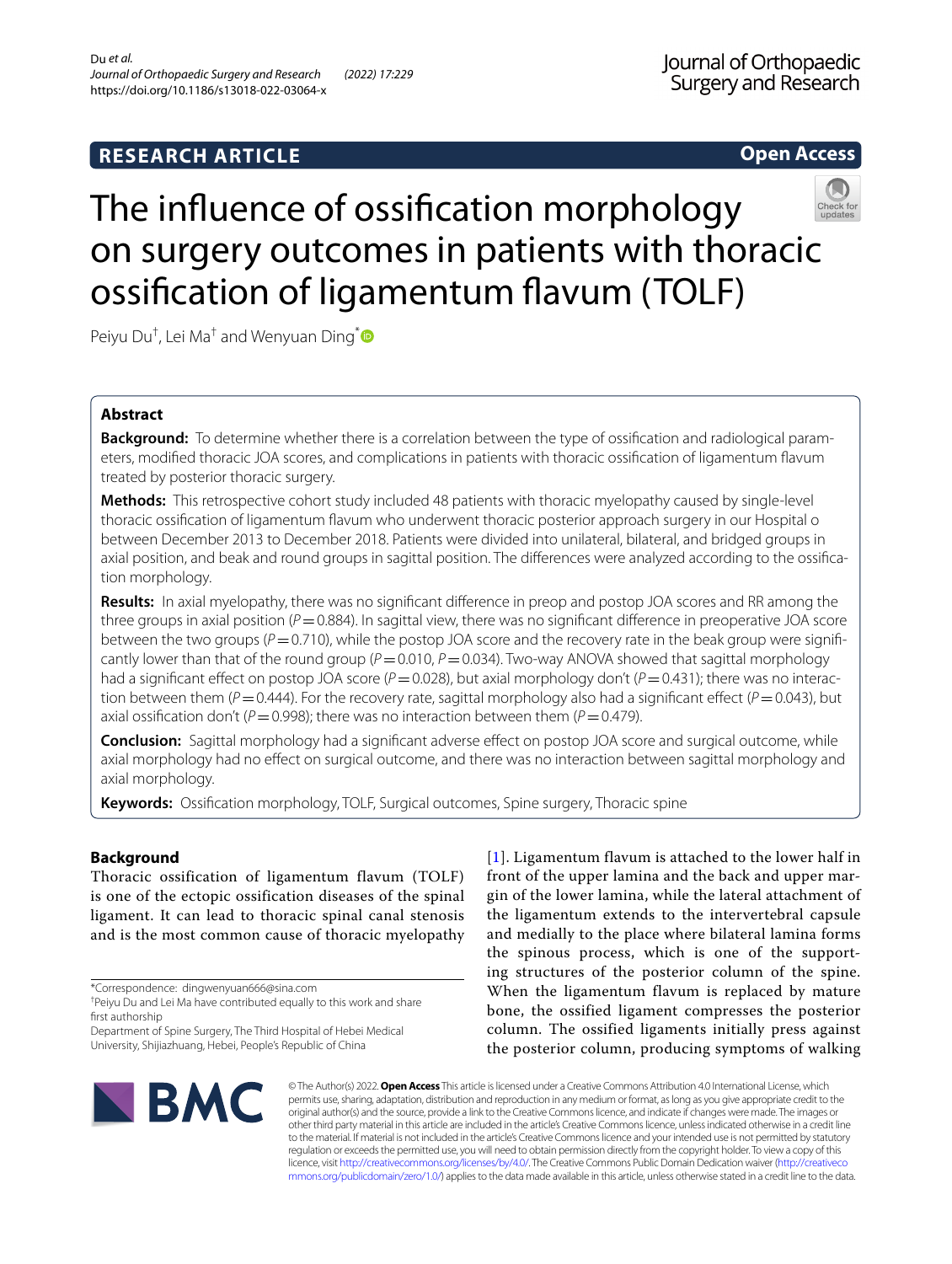

<span id="page-1-0"></span>instability similar to posterior cord syndrome. As the disease progresses, it develops into spastic motor paralysis or even paralysis [[2\]](#page-7-1).

Previous studies have shown that the incidence of ossification of ligamentum flavum (OLF) is very low [[3](#page-7-2)], which may be related to the absence of obvious symptoms in the early stage. A large-scale epidemiological study showed that the incidence of OLF in thoracic vertebrae was 63.9%, and some of these affected individuals were adolescents [[4](#page-7-3)]. Also, the highest prevalence of TOLF has been found in the Japanese population, followed by South Korea  $[5]$  $[5]$  and China  $[6]$  $[6]$ . Only a few cases were found even outside Asia [[2](#page-7-1)].

In the past, OLF was often thought to be mainly related to genetic and dietary factors. However, following the reports of worldwide OLF cases, biomechanical factors came to be seen as the main cause of OLF [[7\]](#page-7-6). Kuh et al. [[8\]](#page-7-7) classified ligamentum flavum into beak type and round type in sagittal position, and unilateral type, bilateral type, and bridged type in axial position according to different ossification morphology. Once diagnosed with the OLF, conservative treatment is often ineffective, and surgery is required. According to previous studies, the prognosis of patients is affected by various factors, such as the number of ossified segments, canal occupation rate, an intramedullary signal change, etc. However, for the type of TOLF, different studies have drawn different conclusions, and no study has specifically researched the relationship between surgery outcomes and ossification morphology.

The aim of this study was to conduct a retrospective cohort analysis to determine whether there is a correlation between the type of ossification and radiological parameters, modified thoracic JOA scores, and complications in patients with thoracic myelopathy due to single-level TOLF treated by posterior thoracic surgery.

# **Methods**

# **General clinical data**

This retrospective clinical study included 54 patients with thoracic myelopathy due to single-level TOLF who underwent thoracic posterior approach surgery at our Hospital between December 2013 and December 2018. Six patients were lost to follow-up, and 48 patients (88.89%) were included in the cohort. All patients were followed up for at least 2 years postoperatively. Criteria for the diagnosis of thoracic myelopathy due to OLF were based on clinical, radiological, and pathological assessments. The age, sex, preoperative underlying diseases, and duration of symptoms in patients were recorded. Computerized tomography (CT) and Magnetic resonance imaging (MRI) examinations were performed for all patients, and the ossifed segments, canal occupation rate, intramedullary signal change, dural ossifcation, and OLF ossifcation type were recorded. In addition, according to the results of radiology examination and previous studies, patients were divided into unilateral, bilateral, and bridged groups in the axial position and beak and

<span id="page-1-1"></span>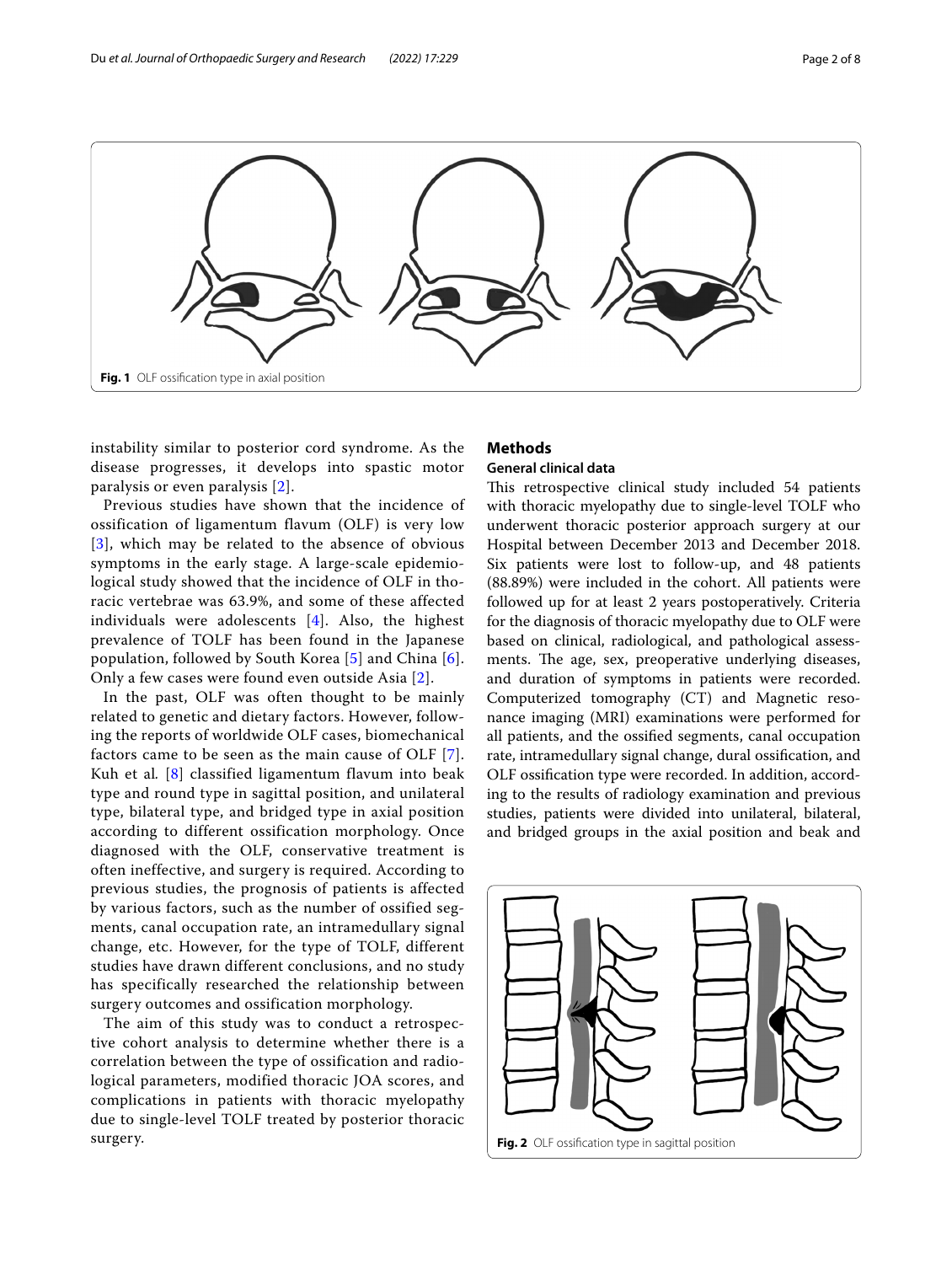round groups in the sagittal position (Figs.  $1, 2$ ). The ethics review committee of our Hospital approved the study.

# **Operation method**

All patients were treated by experienced spinal surgeons with posterior laminectomy and resection of the ligamentum flavum of the ossified segment. The following were the key procedures: (1) intraoperative x-rays were used to locate the OLF segment and expose the posterior spine through a midline incision at the posterior part of the ossifed segment; (2) the spinous process was excised, and the lamina and articular process were excised by rongeurs and high-speed drill; (3) the epidural fat and dura were dissected under the ossifed mass; (4) the ossifed mass was carefully removed with rongeurs. For increase stability, posterior internal fxation was performed by pedicle screws. (5) Sutures were made layer by layer, and the subfascial drain was placed for posterior wounds.

# **Defnition and measurement methods**

(1) D1 and D2 were the maximum distances measured from the bilateral ossifcation mass to the inner edge of the lamina, where the larger one was Dmax. D is the perpendicular distance from the intersection of the canal occupation rate (APD) and the posterior vertebral wall to X1 or X2. Canal occupation rate (COR) was calculated using the following formula  $[9]$  $[9]$ :  $COR = (D1 + D2)/2D^*100\%$ . Considering that some patients only have unilateral ossifcation or unilateral ossifcation mass compresses the spinal cord much more than the contralateral, we used unilateral

maximum canal occupation rate (umCOR) to indicate the percentage of the larger side ossifed mass area to half of the spinal canal area. Unilateral maximum canal occupation rate (umCOR) =  $Dmax/D^*100\%$ . (Fig. [3](#page-2-0)).

(2) The intramedullary hypersignal was observed at the sagittal position of MRIT2-weighted image before surgery.

(3) Preoperative and postoperative neurological status were assessed by using modifed Japanese Orthopaedic Association (JOA) Scores [[10](#page-7-9)]. Recovery rate=Postoperative JOA-Preoperative JOA/11 (full score)—Preoperative JOA score \*100%

# **Statistical analysis**

SPSS 25.0 (IBM, Armonk, NY, USA) was used for the analysis. The measurement data between the two groups were compared using the independent sample T-test or Mann–Whitney test, according to the normal distribution and homogeneity of variance. ANOVA test or Kruskal–Wallis test was used to compare the measurement data among the three groups according to whether they were in accordance with normal distribution and homogeneity of variance. According to the expected value, counting data were compared between the two groups using Pearson test or continuous corrected Chi-square test. Counting data were compared between the three groups using Pearson's test or Fisher's exact probability method according to the expected value.  $P$  value < 0.05 was considered to be statistically signifcant (Table [1\)](#page-3-0).

<span id="page-2-0"></span>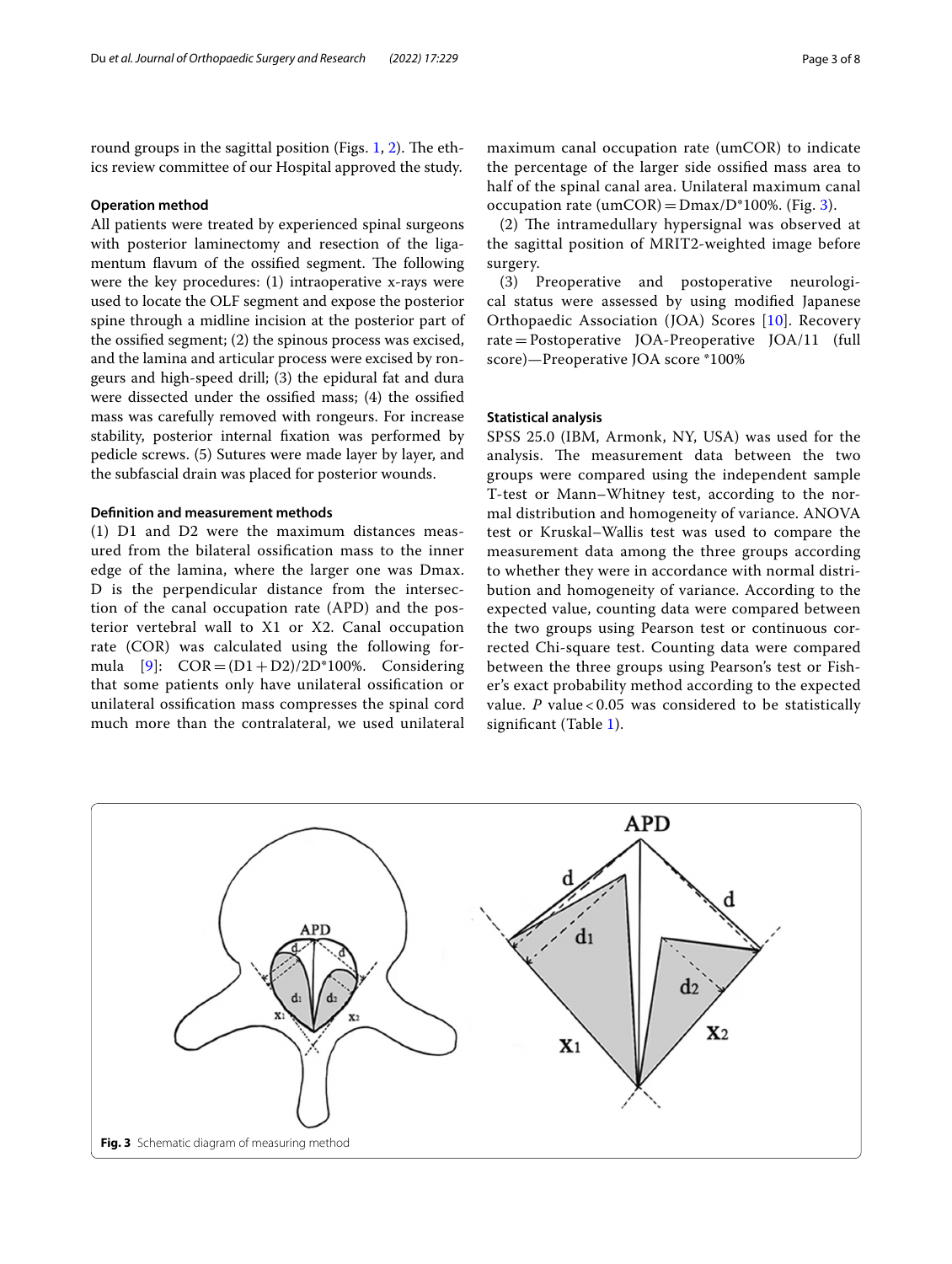# <span id="page-3-0"></span>**Table 1** Revised Japanese orthopaedic association scoring system

| Motor function: lower extremity                                                             |
|---------------------------------------------------------------------------------------------|
| Unable to stand up and walk by any means 0                                                  |
| Able to stand up but unable to walk 0.5                                                     |
| Unable to walk without a cane or other support on a level 1                                 |
| Able to walk without support but with a clumsy gait 1.5                                     |
| Walks independently on a level but needs support on stairs 2                                |
| Able to walk independently when going upstairs, but needs support when going downstairs 2.5 |
| Capable of fast but clumsy walking 3                                                        |
| Normal 4                                                                                    |
| Sensory function: lower extremity                                                           |
| Complete loss of touch and pain sensation 0                                                 |
| 50% or less normal sensation and/or severe pain or numbness 0.5                             |
| More than 60% normal sensation and/or moderate pain or numbness 1                           |
| Subjective numbness of slight degree without any objective sensory deficit 1.5              |
| Normal 2                                                                                    |
| Sensory function: trunk                                                                     |
| Complete loss of touch and pain sensation 0                                                 |
| 50% or less normal sensation and/or severe pain or numbness 0.5                             |
| More than 60% normal sensation and/or moderate pain or numbness 1                           |
| Subjective numbness of slight degree without any objective sensory deficit 1.5              |
| Normal 2                                                                                    |
| <b>Bladder function</b>                                                                     |
| Urinary retention and/or incontinence 0                                                     |
| Sense of retention and/or dribbling and/or thin stream and/or incomplete continence 1       |
| Urinary retardation and/or pollakiuria 2                                                    |
| Normal 3                                                                                    |
| Total score 11                                                                              |

# **Results**

A total of 48 patients, 29 males and 19 females, with a mean age of 58.35 years (range 31–77 years) with thoracic myelopathy due to single-level TOLF were included in the study. Table [2](#page-3-1) shows the descriptive characteristics of patients grouped by axial position, i.e., Unilateral  $(n=14)$ , Bilateral  $(n=18)$ , and Bridged  $(n=16)$ , and descriptive features of patients grouped by sagittal location as Beak ( $n=19$ ) and Round ( $n=29$ ). It can be seen that there was no signifcant diference in the number of patients with the three ossifcation types in the axial view ( $P > 0.05$ ), while in the sagittal view, there were more

<span id="page-3-1"></span>

|  |  | Table 2 Characteristics of patients divided by axial ossification type and sagittal ossification type |  |  |  |  |
|--|--|-------------------------------------------------------------------------------------------------------|--|--|--|--|
|--|--|-------------------------------------------------------------------------------------------------------|--|--|--|--|

|                                         | <b>Unilateral</b> | <b>Bilateral</b> | <b>Bridged</b>           | P value  | <b>Beak</b>      | Round            | P value  |
|-----------------------------------------|-------------------|------------------|--------------------------|----------|------------------|------------------|----------|
| No. of patients                         | 14                | 18               | 16                       | $\cdots$ | 19               | 29               | $\cdots$ |
| Sex                                     |                   |                  |                          |          |                  |                  |          |
| Male                                    | 8                 | 12               | 9                        | 0.789    | 10               | 19               | 0.372    |
| Female                                  | 6                 | 6                | $\overline{\phantom{1}}$ |          | 9                | 10               |          |
| Age, mean $\pm$ SD, years               | $60.5 \pm 11.26$  | $56.83 \pm 7.12$ | $58.19 + 9.91$           | 0.552    | $61.47 \pm 7.63$ | $56.31 \pm 9.89$ | 0.060    |
| Symptom duration, Q50 (Q25, Q75), month | 6.5(1.875, 36)    | 10(2, 36)        | 6(2.25, 22.75)           | 0.719    | 12(2, 36)        | 6(2, 18)         | 0.380    |
| Heart disease, no. (%)                  | 4(28.6)           | 5(27.8)          | 5(31.3)                  | 1.000    | 6(31.6)          | 8(27.6)          | 0.766    |
| Diabetes, no. (%)                       | 2(14.3)           | 2(11.1)          | 1(6.3)                   | 0.850    | 3(15.8)          | 2(6.9)           | 0.615    |
| Hypertension, no. (%)                   | 6(42.9)           | 7(38.9)          | 4(25.0)                  | 0.551    | 7(36.8)          | 10(34.5)         | 0.867    |
| Bowel or bladder symptoms, no. (%)      | 5(35.7)           | 9(50.0)          | 6(37.5)                  | 0.659    | 9(47.4)          | 11(37.9)         | 0.517    |

*SD* standard deviation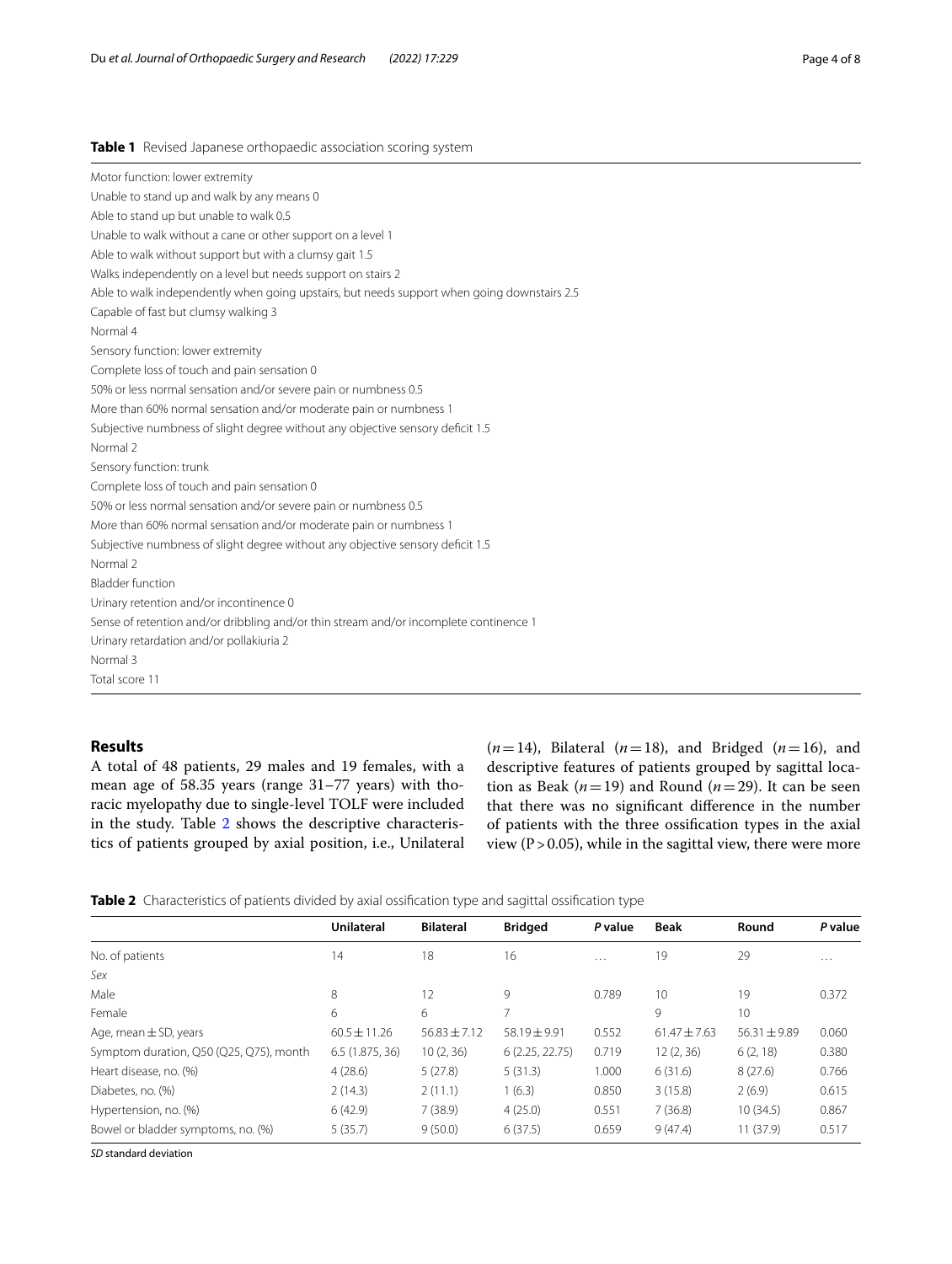patients with round type than beak type  $(P<0.05)$ . Statistical comparisons showed that the descriptive characteristics of patients with various ossifcation types were similar  $(P > 0.05)$ . In terms of comorbidities, there were no signifcant diferences among patients with diferent ossification types  $(P>0.05)$ .

#### **Surgical methods and imaging parameters**

Table [3](#page-4-0) shows the comparison of axial parameters of diferent ossifcation types. In terms of COR, the unilateral group was  $22.68\% \pm 5.54\%$ , the bilateral group  $38.42\% \pm 9.69\%$ , and the bridge group 41.63%±9.13%; there were signifcant diferences among the three groups  $(P<0.001)$ . For umCOR, there was no difference as  $45.36\% \pm 11.09\%$  in the unilateral group,  $47.41\% \pm 13.60\%$  in the bilateral group and 51.23%  $\pm$  14.57% in the bridge group (*P* = 0.470).

In order to clarify intra-group diferences, pairwise comparisons were made between the three groups in terms of COR, umCOR, and surgical methods (Table [4](#page-4-1)), revealing signifcant diferences in spinal canal occupancy between the unilateral group and bilateral group (*P*<0.001) and bridged group (*P*<0.001), while there was no signifcant diference between bilateral group and bridged group ( $P=0.278$ ), or in umCOR among the three groups. In the unilateral group, 1 case was located in the upper thoracic vertebrae (T1–T4), 2 in the middle thoracic vertebrae (T5–T9), and 11 in the lower thoracic vertebrae (T10–T12). In the bilateral group and the bridged group, the data were 3, 1, 14, and 4, 4, 8, respectively. There were no significant differences in ossification levels among the three groups  $(P=0.323)$ . There were also no significant differences ( $P > 0.05$ ) between the three ossification types in the presence of a high signal on MRIT2 weighted image and the presence of dural ossifcation on CT.

As for the choice of surgical methods, most patients from the unilateral group chose laminectomy alone (*n*=8, 57.14%), while the bridged group had the highest proportion of laminectomy and internal fxations (*n*=13, 81.25%). Although there was no diference between the three groups  $(P=0.88)$ , there was a significant difference between the unilateral group and the bridge group (*P*=0.029) (Table [4\)](#page-4-1).

<span id="page-4-0"></span>

|  |  |  | Table 3 Surgical data of patients divided by axial ossification type and sagittal ossification type |  |  |
|--|--|--|-----------------------------------------------------------------------------------------------------|--|--|
|  |  |  |                                                                                                     |  |  |

|                                                  | Unilateral ( $n=14$ ) Bilateral ( $n=18$ ) Bridged ( $n=16$ ) P value |                   |                   |          |                           | Beak ( $n = 19$ ) Round ( $n = 29$ ) | P value           |
|--------------------------------------------------|-----------------------------------------------------------------------|-------------------|-------------------|----------|---------------------------|--------------------------------------|-------------------|
| COR, mean $\pm$ SD, %                            | $72.68 + 5.54$                                                        | $38.42 + 9.69$    | $41.63 + 9.13$    |          | $< 0.001*31.66 \pm 10.06$ | $37.02 \pm 12.15$                    | 0.117             |
| umCOR, mean $\pm$ SD, %                          | $45.36 \pm 11.09$                                                     | $47.41 \pm 13.60$ | $51.23 \pm 14.57$ | 0.470    | $47.12 \pm 13.72$         | $48.72 \pm 13.06$                    | 0.685             |
| OI F level                                       |                                                                       |                   |                   |          |                           |                                      |                   |
| $T1 - T4$ , no. $(%)$                            | 1(7.1)                                                                | 3(14.7)           | 4(25.0)           | 0.323    | 2(10.5)                   | 4(13.8)                              | 0.906             |
| T5-T9, no. (%)                                   | 2(14.3)                                                               | 1(5.56)           | 4(25.0)           |          | 3(15.8)                   | 6(20.7)                              |                   |
| T10-T12, no. (%)                                 | 11(78.6)                                                              | 14(77.8)          | 8(50.0)           |          | 14(73.7)                  | 19(65.5)                             |                   |
| Intramedullary signal change on<br>T2WI, no. (%) | 7(50.0)                                                               | 12(66.7)          | 11(68.8)          | 0.513    | 13 (68.4)                 | 17 (58.6)                            | 0.493             |
| DO, no. (%)                                      | 2(14.3)                                                               | 5(27.8)           | 5(31.3)           | 0.545    | 4(21.1)                   | 7(24.1)                              | 0.804             |
| Surgical methods                                 |                                                                       |                   |                   |          |                           |                                      |                   |
| Posterior decompression, no. (%)                 | 8(57.1)                                                               | 6(33.3)           | 3(18.8)           | 0.880    | 8(42.11)                  | 9(31.0)                              | 0.433             |
| Posterior decompression with<br>fusion, no. (%)  | 6(42.9)                                                               | 12(66.7)          | 13(81.3)          | $\equiv$ | 11 (57.9)                 | 20(69.0)                             | $\qquad \qquad =$ |

*COR* canal occupation rate, *umCOR* unilateral maximum of canal occupation, *DO* dural ossiffcation, *SD* standard deviation

<span id="page-4-1"></span>**Table 4** Pairwise comparison of partial surgical data of patients divided by axial ossifcation type

|                         | The P value for the unilateral group and<br>bilateral group | The P value for the unilateral group and<br>bridged group | The P value for the<br>bilateral group and<br>bridged group |
|-------------------------|-------------------------------------------------------------|-----------------------------------------------------------|-------------------------------------------------------------|
| <b>COR</b>              | 0.667                                                       | 0.233                                                     | 0.407                                                       |
| umCOR                   | $< 0.001*$                                                  | $< 0.001*$                                                | 0.278                                                       |
| Surgical methods        |                                                             |                                                           |                                                             |
| Posterior decompression | 0.178                                                       | $0.029*$                                                  | 0.448                                                       |

*COR* canal occupation rate, *umCOR* unilateral maximum of canal occupation

\*Statistically signifcant diference (*P* < 0.05)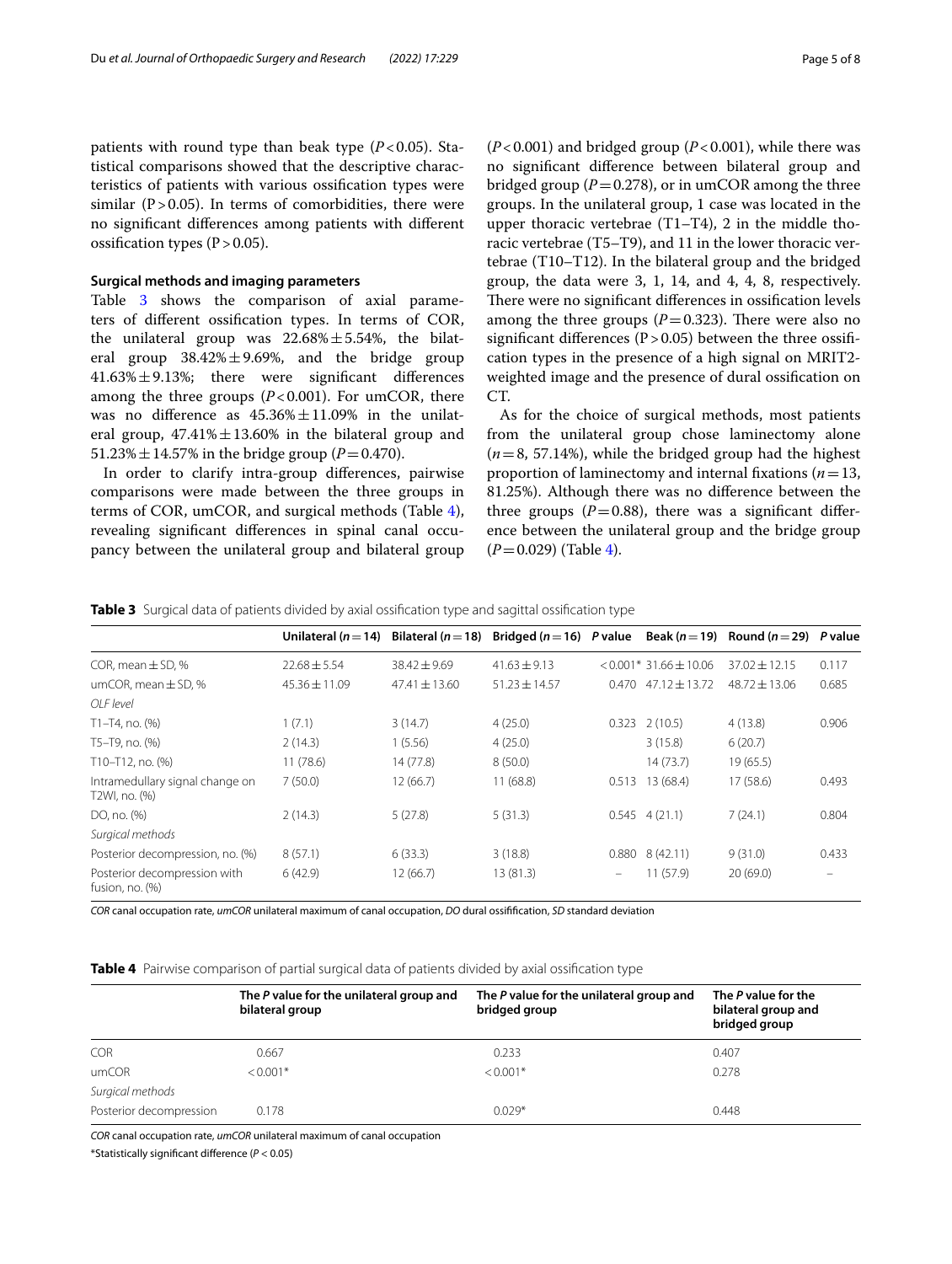| Unilateral ( $n = 14$ ) | Bilateral ( $n = 18$ ) |                 |          |                   |                 |                                                                    |
|-------------------------|------------------------|-----------------|----------|-------------------|-----------------|--------------------------------------------------------------------|
|                         |                        |                 |          |                   |                 |                                                                    |
| $6.11 \pm 2.22$         | $6.92 \pm 1.22$        | $6.63 \pm 1.77$ | 0.430    | $6.03 + 1.84$     | $6.95 + 1.59$   | 0.710                                                              |
| $7.93 + 2.29$           | $8.83 \pm 1.06$        | $8.50 \pm 1.75$ | 0.342    | $7.74 \pm 1.91$   | $8.93 + 1.43$   | $0.017*$                                                           |
| $< 0.001*$              | $< 0.001*$             | $< 0.001*$      | $\equiv$ | $< 0.001*$        | $< 0.001*$      | -                                                                  |
| $44.63 + 22.70$         | $47.88 + 19.40$        | $48.91 + 30.27$ | 0.884    | $38.27 \pm 18.52$ | $53.18 + 25.55$ | $0.034*$                                                           |
|                         |                        |                 |          |                   |                 | Bridged $(n=16)$ P value Beak $(n=19)$<br>Round ( $n=29$ ) P value |

Hematoma, no. (%) 0 0 0 … 0(0) 0(0) … CSF leakage, no. (%) 1(7.1) 2(11.1) 2(12.5) 0.773 2(10.5) 3(10.3) 1.000

Superficial infection, no. (%) 1(7.1) 1(5.6) 0(0) 0.745 1(5.3) 1(3.4) 1.000

Deep infection, no. (%)  $0(0)$   $0(0)$   $0(0)$   $0(0)$   $0(0)$   $0(0)$   $0(0)$   $0(0)$ 

0(0) 2(11.1) 1(6.25) 0.767 0(0) 3(10.3) 0.267

<span id="page-5-0"></span>**Table 5** Surgery outcomes of patients divided by axial ossification type and sagittal ossification type

*RR* recovery rate, *CSF* Cerebrospinal Fluid, *SD* standard deviation

\*Statistically signifcant diference (*P* < 0.05)

Immediate neurologic deterio-

ration, no. (%)

On the sagittal plane (Table [3\)](#page-4-0), there was no diference between the beak group and the round group in terms of COR and umCOR  $(P=0.117)$   $(P=0.685)$ , and no significant diference in the ossifcation segment, which was the same as in the axial position  $(P=0.906)$ . Also, ossification mostly occurred in the lower thoracic vertebrae. There was no signifcant diference between the two groups on imaging with high signal and dural ossifcation. In terms of selecting surgical methods, most patients from the two groups chose laminectomy and internal fxation; however, no significant difference was found  $(P > 0.05)$ .

In terms of the axial position (Table [5](#page-5-0)), there was no signifcant diference in preoperative and postoperative JOA scores among the three groups, but after surgical treatment, the unilateral group improved from  $6.11 \pm 2.22$ points before surgery to  $7.93 \pm 2.29$  points ( $P < 0.001$ ); a bilateral group from  $6.92 \pm 1.22$  to  $8.83 \pm 1.06$  (*P*<0.001); the bridge group improved from  $6.63 \pm 1.77$  to  $8.50 \pm 1.75$  (*P*<0.001), but there was no difference in the improvement rate among them  $(P=0.884)$ . In the sagittal position (Table  $5$ ), the JOA score in the beak group changed from  $6.03 \pm 1.84$  to  $7.74 \pm 1.91$  (*P*<0.001), while in a round group it changed significantly from  $6.95 \pm 1.59$ to  $8.93 \pm 1.43$  ( $P < 0.001$ ). There was no significant difference in preoperative JOA score between the two groups  $(P=0.710)$ , while a significant difference was observed in postoperative JOA score and recovery rate between the two groups (*P*=0.017) (*P*=0.034).

The effect of sagittal and axial ossification types on preoperative and postoperative JOA score and the recovery rate was analyzed by two-factor ANOVA. Neither sagittal nor axial ossifcation type had any efect on preoperative JOA score  $(P=0.098, P=0.476,$  respectively), and there was no interaction between them  $(P=0.383)$  (Table [6](#page-5-1)). However, sagittal ossifcation had a signifcant efect on

<span id="page-5-1"></span>

|                   |  | <b>Table 6</b> Preop JOA score influenced by sagittal and axial |  |  |
|-------------------|--|-----------------------------------------------------------------|--|--|
| ossification type |  |                                                                 |  |  |

| SS      | df            | ΜS    | F        | Р     |
|---------|---------------|-------|----------|-------|
| 8.353   |               | 8.353 | 2857     | 0.098 |
| 4.416   | $\mathcal{P}$ | 2208  | 0.755    | 0476  |
| 5.741   | $\mathcal{P}$ | 2871  | 0.982    | 0.383 |
| 122.798 | 42            | 2924  | $\cdots$ | .     |
| 141.167 | 47            | .     | .        | .     |
|         |               |       |          |       |

*SS* sum of squares, *df* degree of freedom, *MS* mean square, *F* F test; *P* P value

<span id="page-5-2"></span>**Table 7** Postop JOA score influenced by sagittal and axial ossifcation type

|                                                          | SS      | df            | ΜS     |       |          |
|----------------------------------------------------------|---------|---------------|--------|-------|----------|
| Sagittal ossification type                               | 14.158  |               | 14.158 | 5.158 | $0.028*$ |
| Axial ossification type                                  | 4.720   |               | 2.360  | 0.860 | 0.431    |
| Sagittal ossification<br>type*axial ossification<br>type | 4.550   | $\mathcal{P}$ | 2275   | 0.829 | 0.444    |
| Frror                                                    | 115.283 | 42            | 2.745  | .     | .        |
| Corrected total                                          | 139.417 | 47            |        |       | .        |
|                                                          |         |               |        |       |          |

*SS* sum of squares, *df* degree of freedom, *MS* mean square, *F* F test, *P* P value

postoperative JOA score (*P*=0.028) (Table [7\)](#page-5-2). Sagittal ossifcation also had a signifcant efect on the recovery rate  $(P=0.043)$ , while axial ossification had no effect on the recovery rate  $(P=0.998)$ , and there was no interaction between the two groups  $(P=0.479)$  (Table [8\)](#page-6-0).

Postoperative complications observed in this study included hematoma, CSF leakage, immediate neurological deterioration, superficial infection, and deep infection (Table [5](#page-5-0)). Among the 44 patients, no postoperative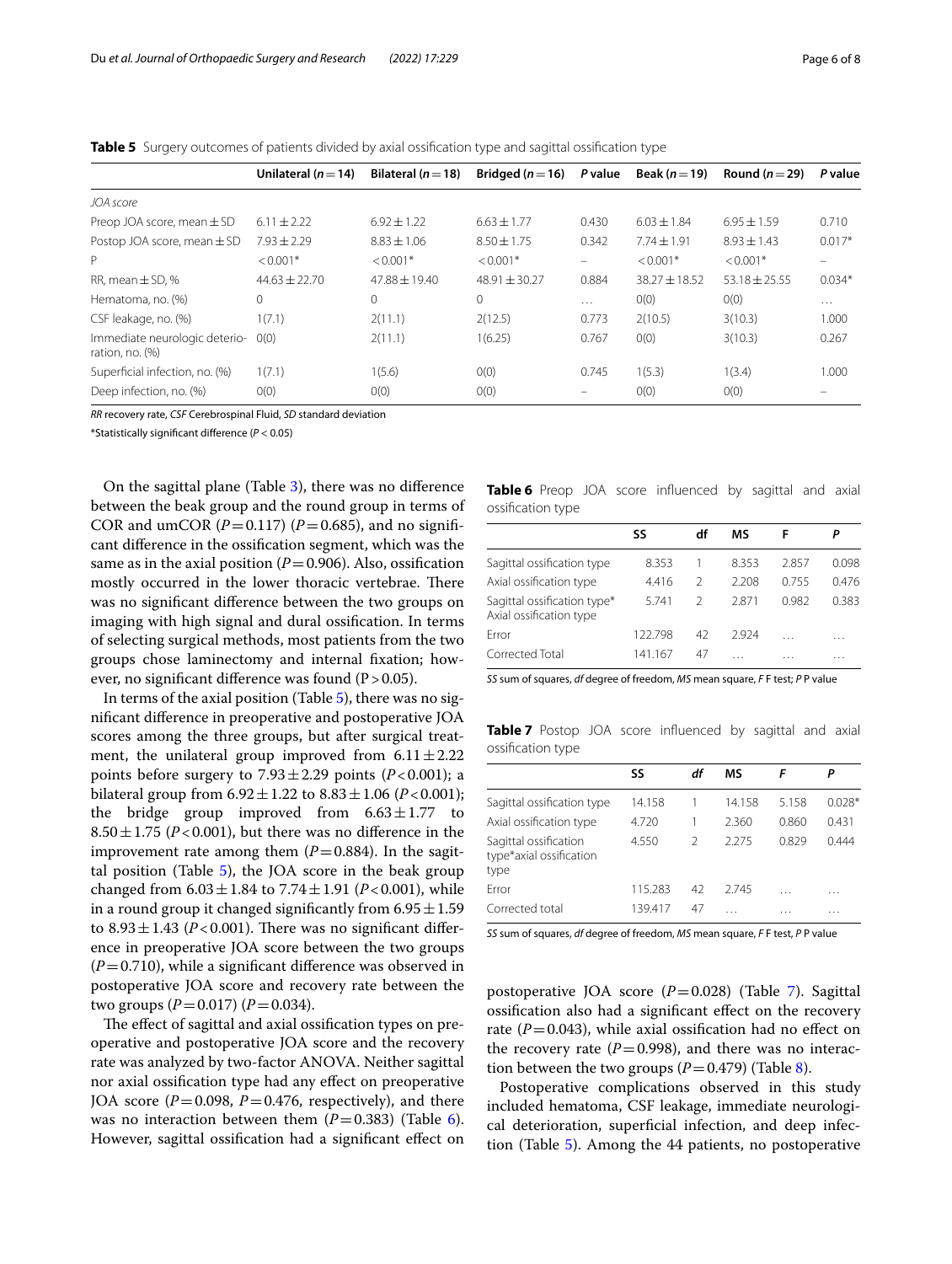<span id="page-6-0"></span>**Table 8** Recovery rate influenced by sagittal and axial ossifcation type

|                                                          | SS      | df | МS      | F     |          |
|----------------------------------------------------------|---------|----|---------|-------|----------|
| Sagittal ossification type                               | 0.251   |    | 0.251   | 4377  | $0.043*$ |
| Axial ossification type                                  | < 0.001 | 2  | < 0.001 | 0.002 | 0.998    |
| Sagittal ossification<br>type*axial ossification<br>type | 0.089   | 2  | 0.045   | 0.750 | 0479     |
| Frror                                                    | 2.412   | 42 | 0057    | .     | .        |
| Corrected total                                          | 2.700   | 47 | .       | .     | .        |

*SS* sum of squares, *df* degree of freedom, *MS* mean square, *F* F test, *P* P value \*Statistically signifcant diference (*P* < 0.05)

hematoma or deep infection was observed. There was no signifcant diference in other complications in sagittal and axial positions. There were 5 cases of CSF leakage, which were divided into beak group (2 cases) and round group (3 cases) in sagittal position. In axial grouping, there were 2 cases in the bilateral group and 2 cases in the bridged group. There were 3 cases with immediate neurologic deterioration after the operation, all of which were located in the round group in sagittal position, 2 cases in the axial bilateral group, and 1 case in the bridged group in axial position. There were 2 cases of postoperative superfcial infection and self-recovery without surgical treatment.

# **Discussion**

In the past, many studies have investigated the factors infuencing the surgical results of TOLF, achieving relatively consistent views on the factors afecting patients' prognosis with TOLF, such as the intramedullary signal change and the long duration of preoperative symptoms and similar. However, diferent studies have diferent views on the infuence of ossifcation morphology on the surgical prognosis in patients with TOLF. According to some studies, sagittal morphology does not afect the prognosis [\[10](#page-7-9)]. Some other studies suggest that the beak type in the sagittal position has a poor prognosis [[8\]](#page-7-7), while others argue that the beak type in the sagittal position has a better prognosis [\[3](#page-7-2)]. Some studies have also suggested that the types of axial ossifcation impact the surgical results [[11\]](#page-7-10). Following the popularization of testing technology and population growth, the number of patients with TOLF has been steadily increasing year by year [[6\]](#page-7-5), so it is particularly important to clarify the infuence of the ossifcation morphology on surgical prognosis.

In the present study, there was no correlation between ossifcation morphology and demographic characteristics such as gender, age, and symptom duration and so on (Table [2](#page-3-1)). In the comparison of surgical parameters, COR values of the three signifcantly difered in axial classifcation, unlike umCOR values, which is inconsistent with our clinical experience. Therefore, pairwise comparison of the three types showed no difference in COR values among the three types, while the umCOR values of unilateral type were signifcantly different between bilateral type and bridged type, which demonstrated that unilateral type, although smaller in COR than bilateral and bridged type, occupied more space in the unilateral spinal cord than bilateral and bridged type (Table [3](#page-4-0)). Still, the proportion of patients with unilateral type with intramedullary signal changes was lower than that of patients with bilateral type and bridged type, thus showing that COR could assess spinal cord injury more accurately than umCOR. It is possible that the spinal cord can shift to the opposite side due to unilateral ossifcation compression, thus alleviating the injury (Table [5\)](#page-5-0). In terms of surgical methods, we also conducted a pairwise comparison and found signifcant diferences between unilateral and bridged types of surgical methods. In unilateral type, more patients chose simple laminectomy, while in bridged type, more patients chose laminectomy and internal fxation, which is related to the fact that the bridged type requires a larger decompression area that easily destroys local stability and requires internal fxation to increase stability. In sagittal classifcation, there was no signifcant diference in surgical parameters among groups (Table [4](#page-4-1)).

In terms of surgical prognosis and complications, postoperative JOA scores in the three axial groups were signifcantly higher compared to those before surgery, while RR in the three groups showed no signifcant diference, indicating that the type of axial ligamentum favum had no signifcant diference in prognosis, and there was no signifcant diference among the three groups in postoperative hematoma, CSF leakage and other related complications (Table [5\)](#page-5-0). At the sagittal level, postoperative JOA scores were also signifcantly higher in both groups, suggesting that surgical treatment could be used as a palliative approach for any type of ossifcation. Prior research has shown that the sagittal morphology of TOLF tends to afect the prognosis of surgery, as the beak-type ossifcation morphology is difficult to remove, eventually leading to a poor surgical prognosis  $[3, 8]$  $[3, 8]$  $[3, 8]$ . This is in line with our results, considering that the preop JOA score in the beak group and round group revealed no obvious diference, while the postop JOA score and RR were signifcantly diferent.

Given that the TOLF is multidimensional interaction for compression of the spinal cord and can only be onesided in relation to the separate analysis of the sagittal